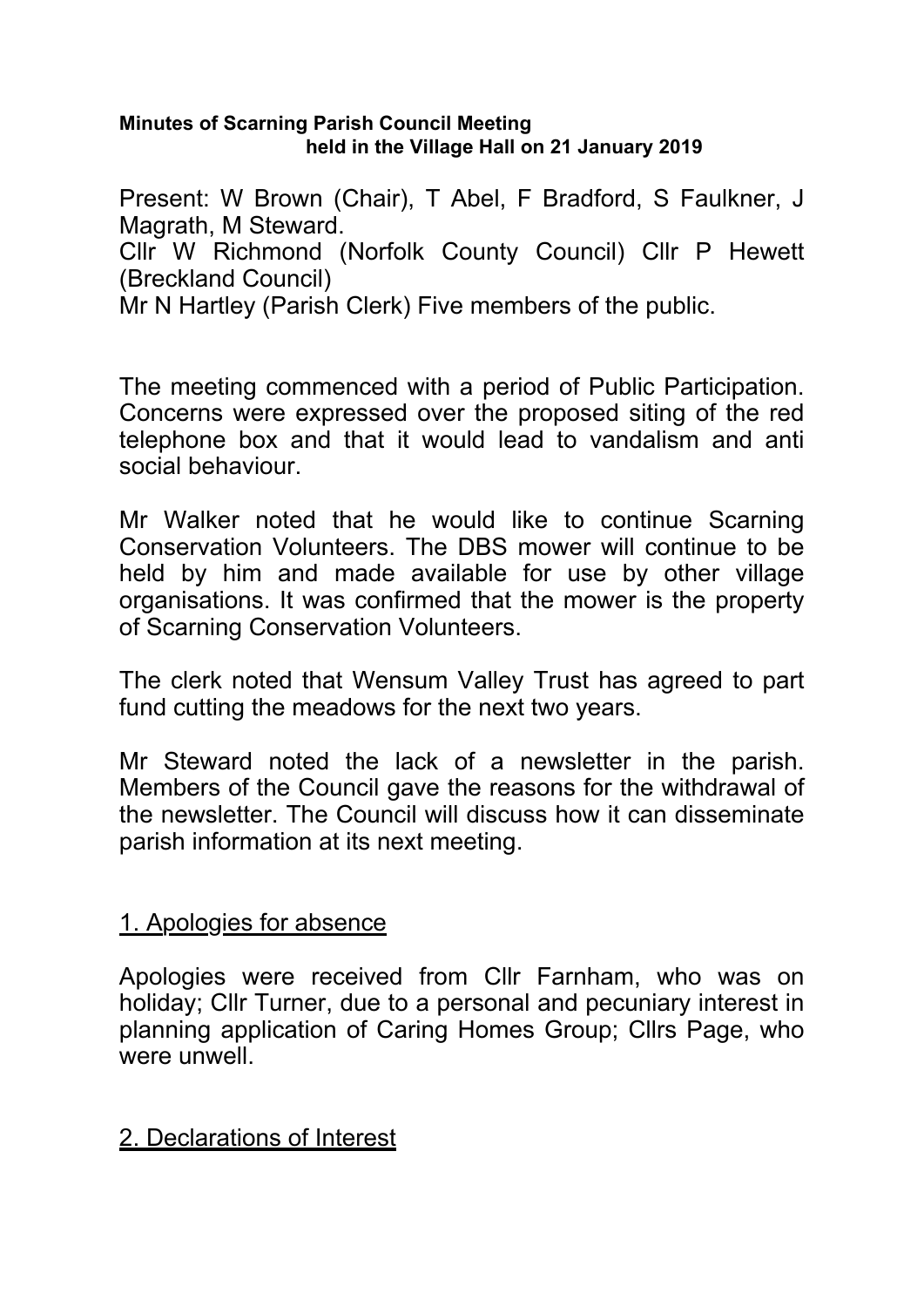None.

### 3. Minutes

The minutes of the meeting held on 19 November 2018 were approved and signed by the Chairman as a correct record without amendment.

### 4. Matters Arising

None.

## 5. Planning

5.1 . Breckland Council decisions

Mr C Harris, 26 Welden Road 3PL/2018/1286/HOU Erection of a boundary fence (retrospective) Approved

East of England Co-Operative Society, Swaffham Road 3PL/2018/1237/VAR Variation of conditions 7 & 8 on 3PL/2008/1305/F regarding trading & delivery hours

Approved

5.2 Applications considered

Caring Homes Group, Oak Manor, Dereham Road 3PL/2018/1289/O Permission for the development of 24 assisted care bungalows within the grounds of Oak Manor Care Home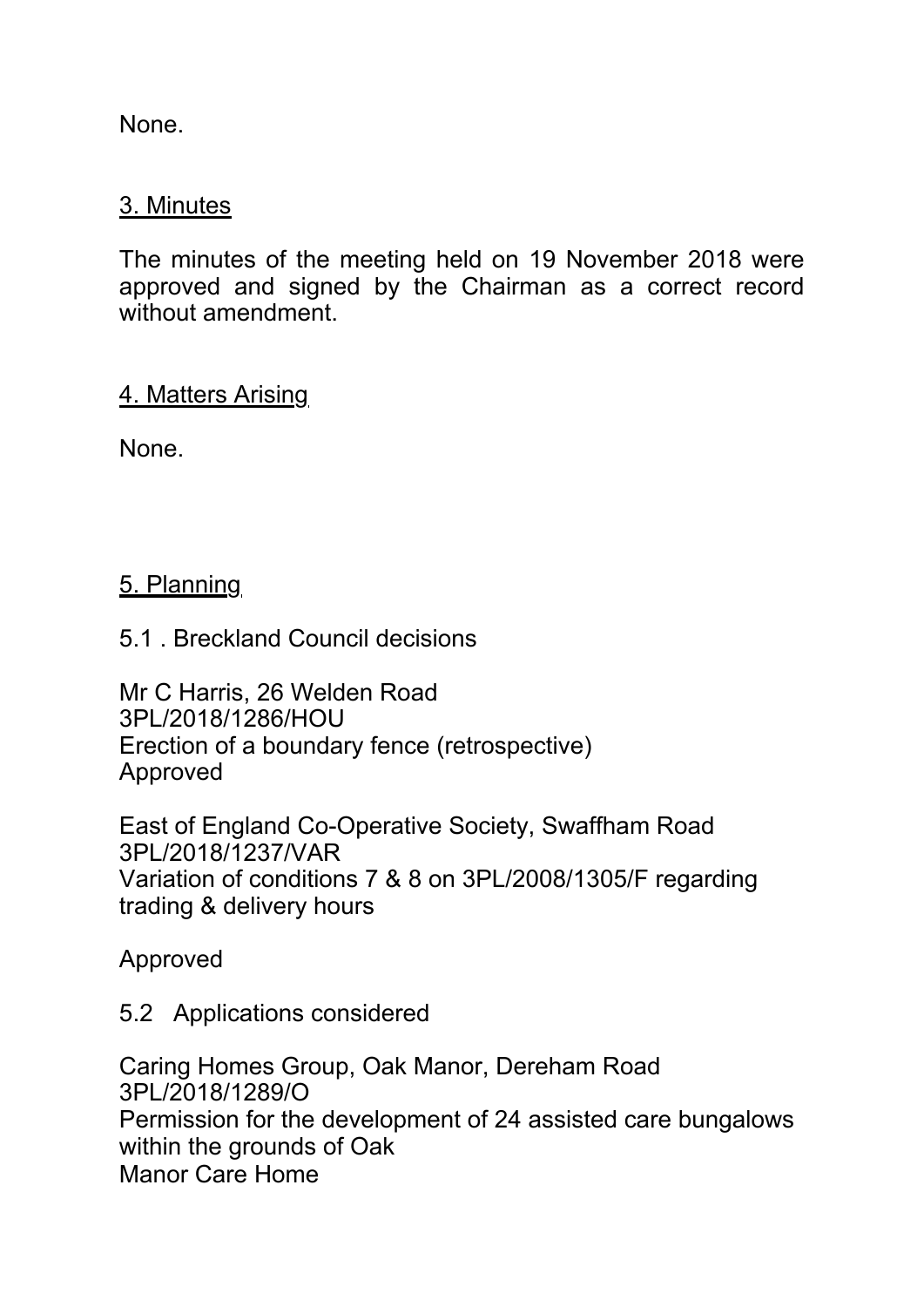The Council agreed subject to a restriction that the properties cannot be sold as private residences. The Council would object if this condition was not imposed.

Mr N Parsons, 5 Park Lane (land adjacent) 3PL/2019/0002/F

Proposed dwelling and associated parking

No objection, subject to adequate on site parking being available so that residents are not parking on the road.

## 6. Finance

6.1 The following payments were made in accordance with the Budget:-

Chq 102020 Thinking Rural, payroll services, £12

 102021 TOP Garden Services, re cheque 102013 incorrect amount banked

(Section 137) £80

 102022 Wensum Valley Electrical, install Christmas tree lights, £78

 102023 A Newton, cut and clear Scarning Water Meadows, £560.40

 102024 R Eagle, remove cuttings from Lucy's Meadow, £90

 102025 NGF Play Ltd, maintenance of outdoor fitness equipment, £324

 102026 Mansfield Fencing, repair works to small play area, £550

 102027 T T Jones Electrical Ltd, street light maintenance, £54

102028 Eon, unmetered street lights, £176.56

102029 D Bracey, play area safety report, £120

102030 Thinking Rural, payroll services, £12

102031 Jemco, signs for play area, £

 102032 Mansfield Fencing, make and fit new noticeboard Allwood Avenue, £130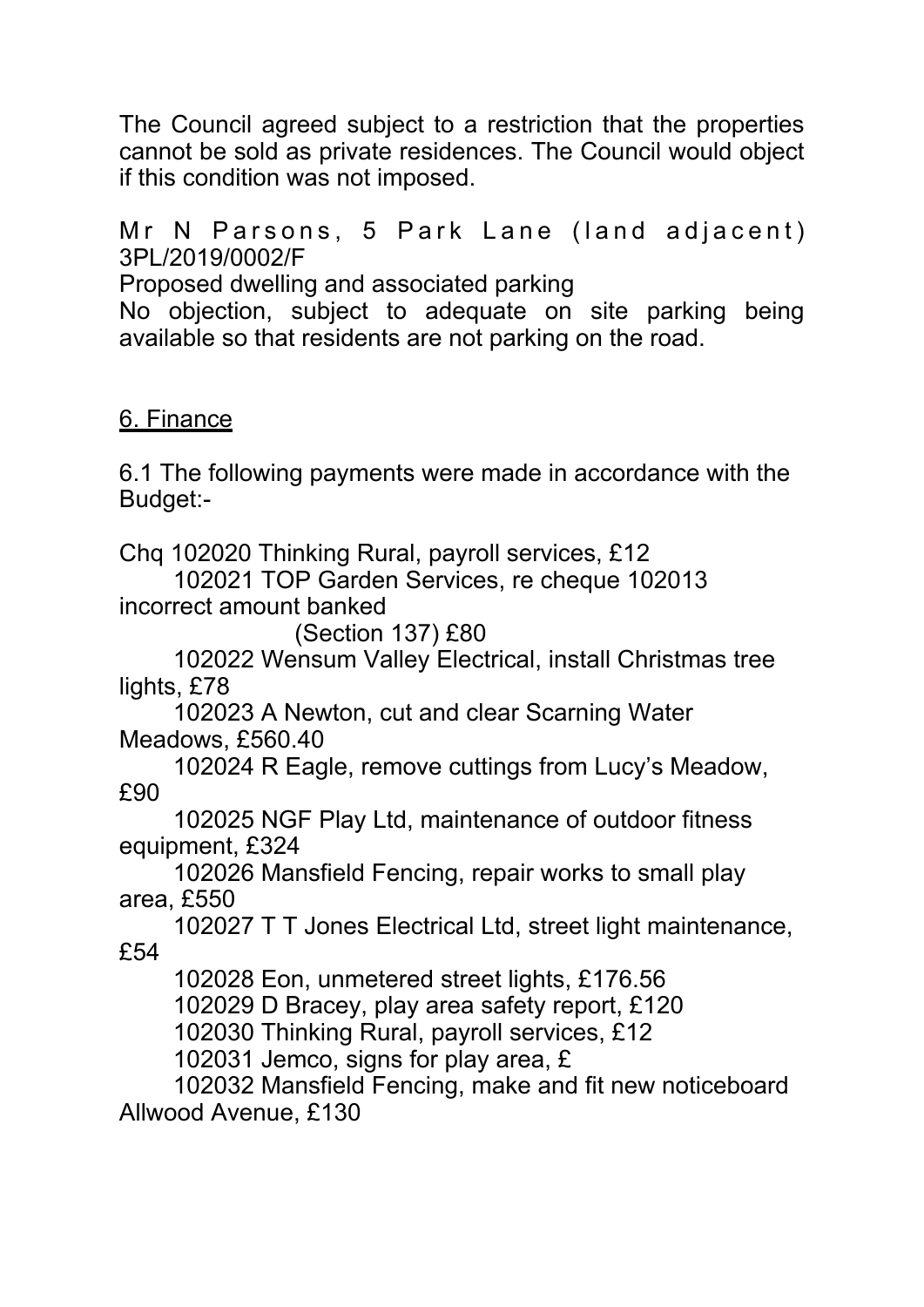6.2 The following payments were received

 Cash, sale of First World War memorial booklet, £25 Norfolk County Council, refund from Parish Partnership Scheme, £5,000

6.3 The meeting received a report of Actual Expenditure to Budgeted Expenditure.

## 7. Complaints Procedure

The Council reviewed its Complaints Procedure without amendment.

## 8. Data Protection policy

The Council reviewed its Data Protection policy without amendment.

## 9. Data Protection Privacy Notice

The Council reviewed its Data Protection Privacy Notice without amendment.

## 10. Disciplinary and Grievance policy

The Council reviewed its Disciplinary and Grievance policy without amendment.

## 11. Equality policy

The Council reviewed its Equality policy without amendment.

## 12. General Data Protection Regulations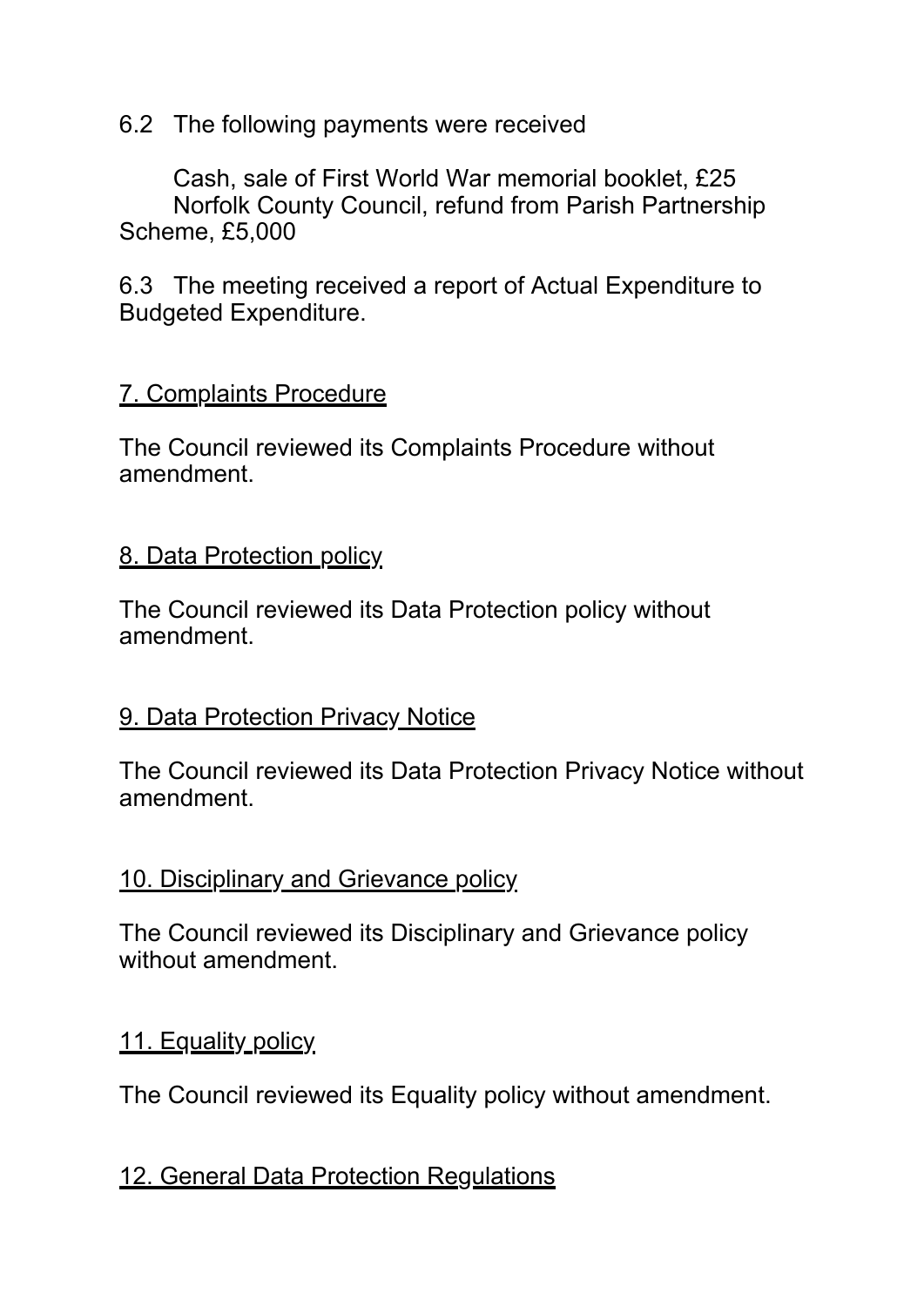The Council reviewed its General Data Protection Regulations without amendment.

### 13. Health and Safety policy

The Council reviewed its Health and Safety policy without amendment.

#### 14. Lone Working policy

The Council reviewed its Lone Working policy without amendment.

#### 15. Openness and Transparency policy

The Council reviewed its Openness and Transparency policy without amendment.

#### 16. Press and Media policy

The Council reviewed its Press and Media policy without amendment.

#### 17. Training and Development policy

The Council reviewed its Training and Development policy without amendment.

#### 18. Red Telephone Box

It was RESOLVED to site the red telephone box near the entrance to Black Horse Close. The Council RESOLVED to site the box at the end of March and to give it an initial three month